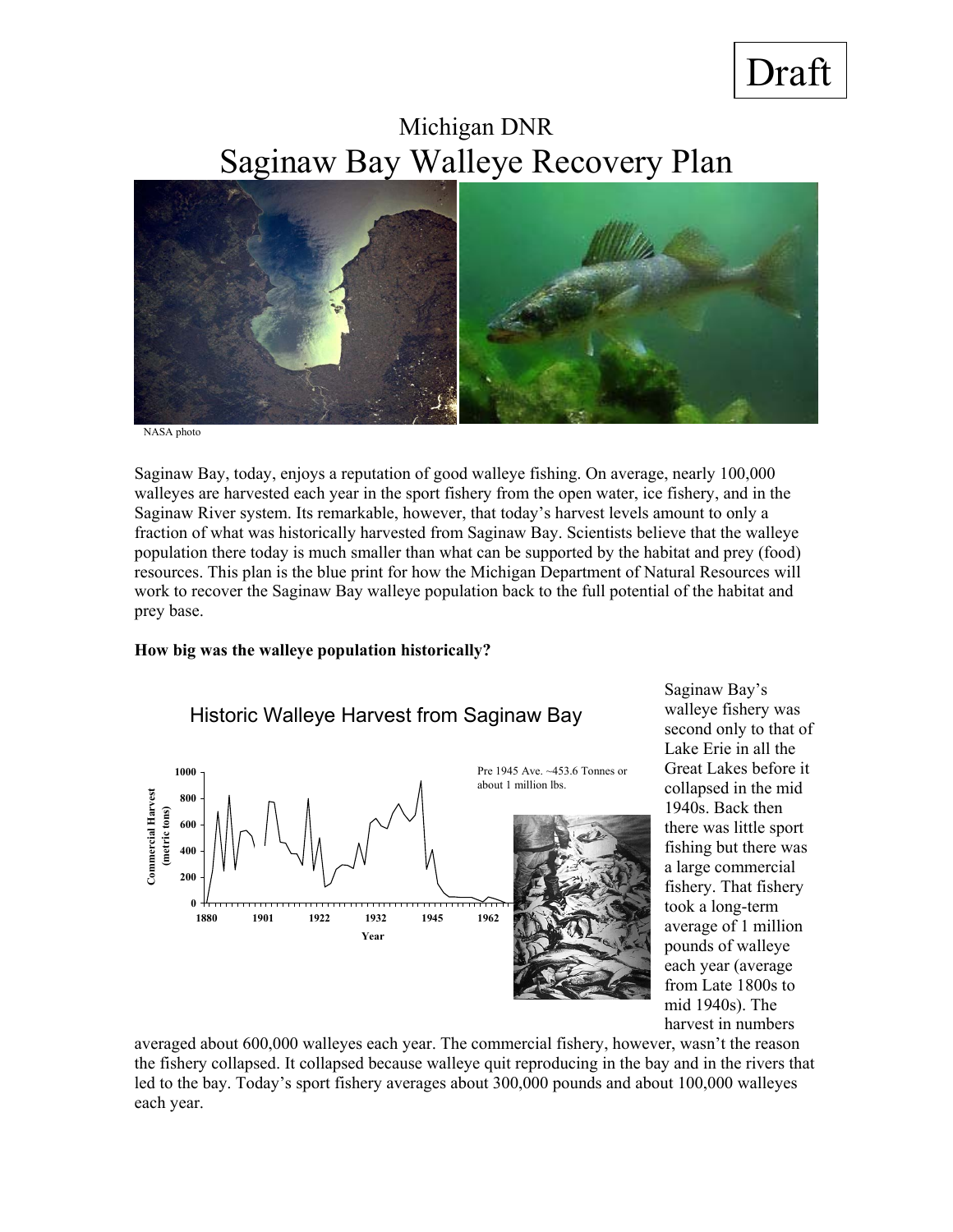#### **What happened to the original walleye population, why isn't it as big today?**



Walleyes historically spawned in both rivers and on off-shore rock reefs. Walleyes are genetically predisposed to be either a river spawner or reef spawner and Saginaw Bay had both. There were several reasons why walleye quit reproducing in both places. The river spawning habitat first became fouled from the logging industry. Originally, the Saginaw Bay watershed was heavily forested and early loggers used the rivers to transport logs and dispose of wood pulp waste. Later, as the bay's watershed gave way to agriculture,

the rivers were further degraded by erosion and sedimentation. The sedimentation also smothered

off-shore reefs. In the early 1900s numerous dams were built on the rivers denying migrating walleyes access to their spawning grounds. Lastly, as the Saginaw River valley became industrialized in the mid 1900s, water pollution made much of the rivers and the bay uninhabitable for walleyes. As if that wasn't enough, non-native alewives, who invaded the Great Lakes from the Atlantic Ocean, became very abundant in Saginaw Bay in the early 1950s. Alewives are known today to be active predators on newly hatched walleye fry. Without walleye reproducing every year, the



commercial fishery quickly depleted the remaining adult population and then collapsed. The commercial fishery for walleye was formally closed (and remains closed today) in the early 1970s.



Prior to the collapse, walleyes were the "keystone" predator in Saginaw Bay. Their predation on prey fish kept the entire aquatic ecosystem in balance. Once they disappeared, there was not enough other predators to take their place. The bay's ecosystem became over populated by prey fishes. Not only did this mean there was little for fishermen to fish for, but it made problems for other desirable species to reproduce and grow properly.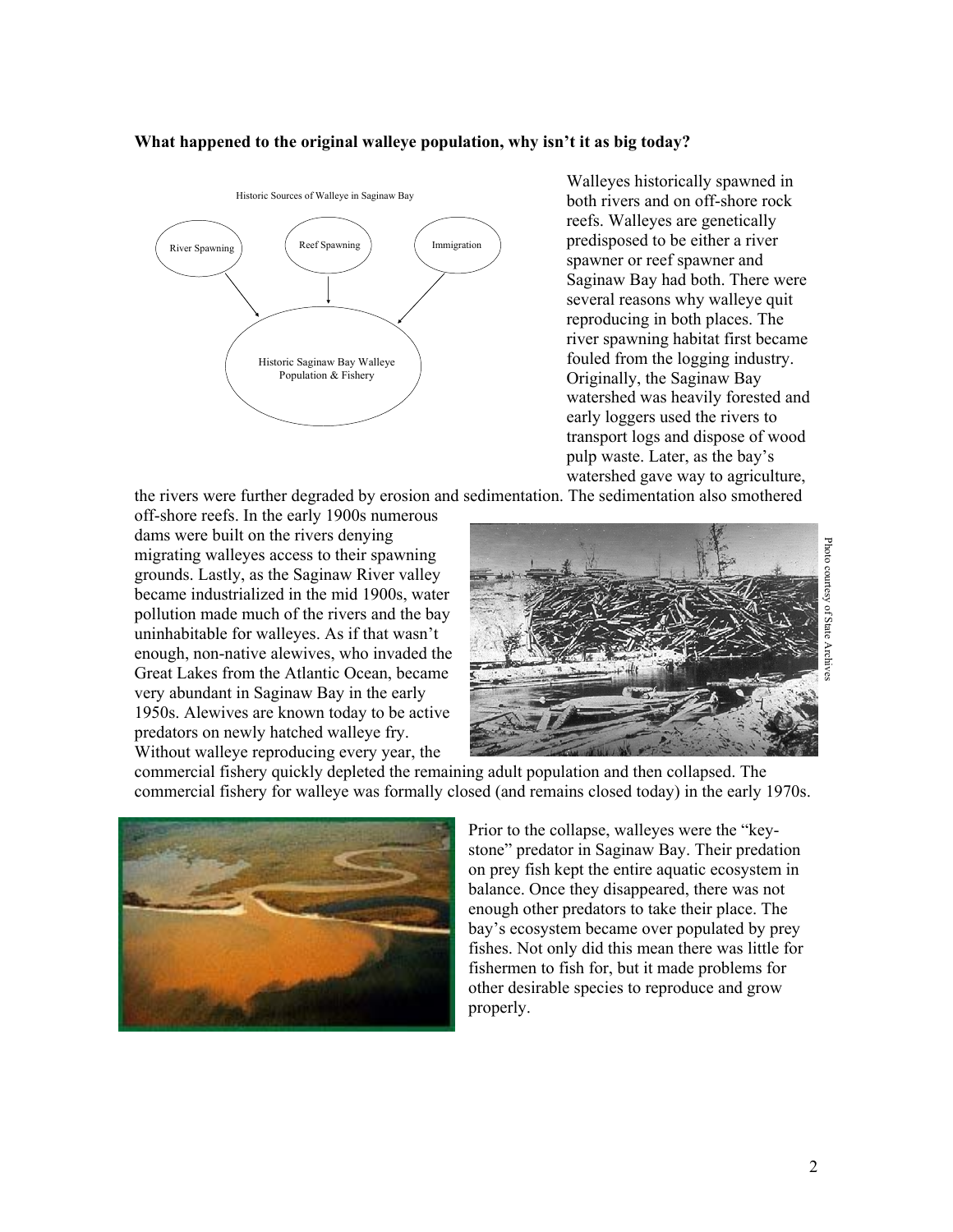#### **The turn around.**

The foundation for recovery and a turn around in the situation began with the passage of the Clean Water Act in 1972. As a result, water pollution was greatly reduced and the low quality of the water was no longer an obstacle to walleyes in the bay. The Michigan DNR began stocking walleye fingerlings in the bay in the early 1980s and a sport fishery soon emerged. Over time, walleye stocking numbers have grown to an average of about 750,000 per year and the sport fishery expanded as well. The sport fishery, however,



leveled off at its current levels by the mid 1990s, and hasn't expanded any further. The sport fishery, although fundamentally different from a commercial fishery, didn't measure up to historic yield or harvest levels.

## **Early unknowns.**

Even though Saginaw Bay had experienced a partial recovery of walleye, there were more questions than answers for DNR biologists. Where did the current population and fishery really rank compared to the potential of the bay? What were the sources of walleye recruitment to the bay's fishery? Was there any natural reproduction? How much of the fishery was due to stocking? All these questions prevented biologist from designing management strategies to further improve the walleye population and finish the job of recovery.

#### **The Research Era.**

To answer these questions, the Michigan DNR embarked on a series of research projects beginning in the late 1980s. To answer the question of where the current population was compared to the biological potential of the bay's adult habitat and prey base, biologist studied the walleye's growth rate. Like a lot of animals, walleyes will grow faster when food and habitat is abundant. When



Walleye Mean Length-at-Age-3 Annulus for Seven Notable Midwest Walleye Populations

walleyes are at low abundance levels, relative to the food and habitat available, they will grow fast. When there are many walleyes competing for food and space, then they will grow slower. Research sought to measure the growth rate of walleyes in the bay. A fast growth rate meant that there is room for more walleyes. The research found that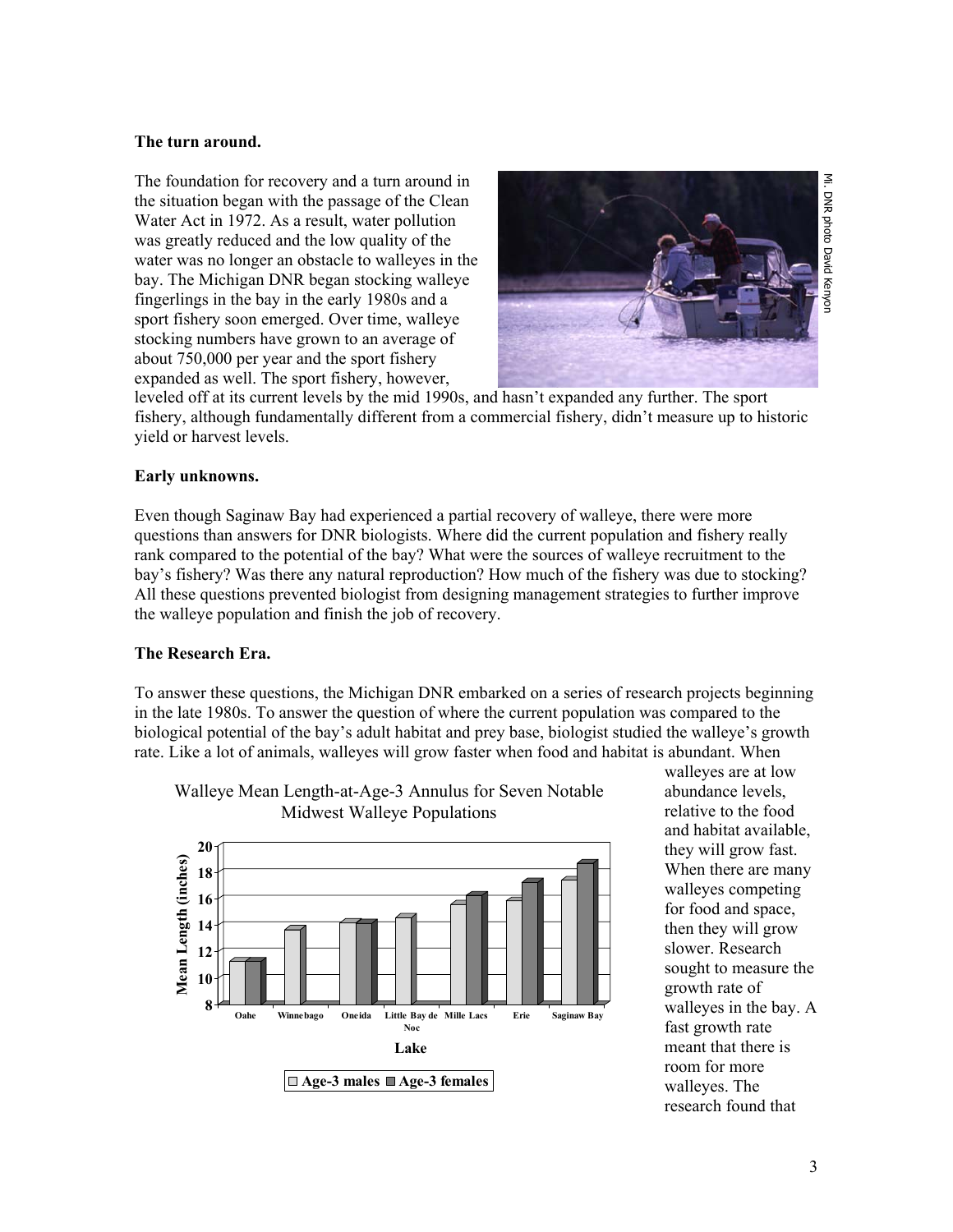Saginaw Bay walleyes grew very fast for their species. Faster than almost any other walleye population in North America including Lake Erie. Their growth rate was also much faster than they grew in Saginaw Bay before their collapse. Other investigations also confirmed the prey resources in the bay were extremely abundant and vastly underutilized.

Research was conducted on natural reproduction levels and the contribution of stocking. Over the years, large migrations of spawning walleyes developed each spring in the Saginaw River system, particularly the Tittabawassee and Flint Rivers. The fish would migrate as far as they could before being stopped by dams. Research indicated that some of the eggs from these spawning runs were hatching. Genetic evidence also indicated that these runs were growing "more wild". These were very positive signs for the walleye recovery effort but it was already known that the overall population was not expanding any more after the mid 1990s. In order to learn how much of the yearly production of walleyes (year class) was attributed to natural reproduction (and conversely how much was from stocking), the DNR suspended stocking in two different years (1993 and 1996) to measure the effect. The resulting recruitment levels, in fact, showed some natural reproduction those nonstocked years, but it was only about 20% as much as in years with stocking.

Starting in 1997, all the hatchery walleyes released in the bay were marked with a chemical called OTC. The OTC produced a tiny fluorescent mark on their otoliths (small bones used for balance like ear bones). This allowed biologists to distinguish individual fish as either hatchery or wild (naturally reproduced) fish. The findings





indicated that for young walleyes in Saginaw Bay that about 80% came from stocking and 20% from natural reproduction. These results corresponded very closely to the other comparison that came from the nonstocking. From this, it was apparent that in fact Saginaw Bay's walleye population did benefit from some natural reproduction but that it was still heavily dependent on stocking.

Additional research evaluated the modern day rock reef habitat in the bay and how many walleyes it might still produce. The research found that that reef habitat in the inner bay (where spring water temperatures are the most suitable for walleye spawning) was badly degraded by sand and silt. The gravelly-rocky substrate that is necessary to keep walleye eggs exposed to water was now covered by fine material that wouldn't be as conducive to successful egg hatching. Apparently the sedimentation from erosion in the bay's watershed had reached out to the reefs and smothered them. Sampling on the reefs also showed few reef-spawning walleyes left and virtually no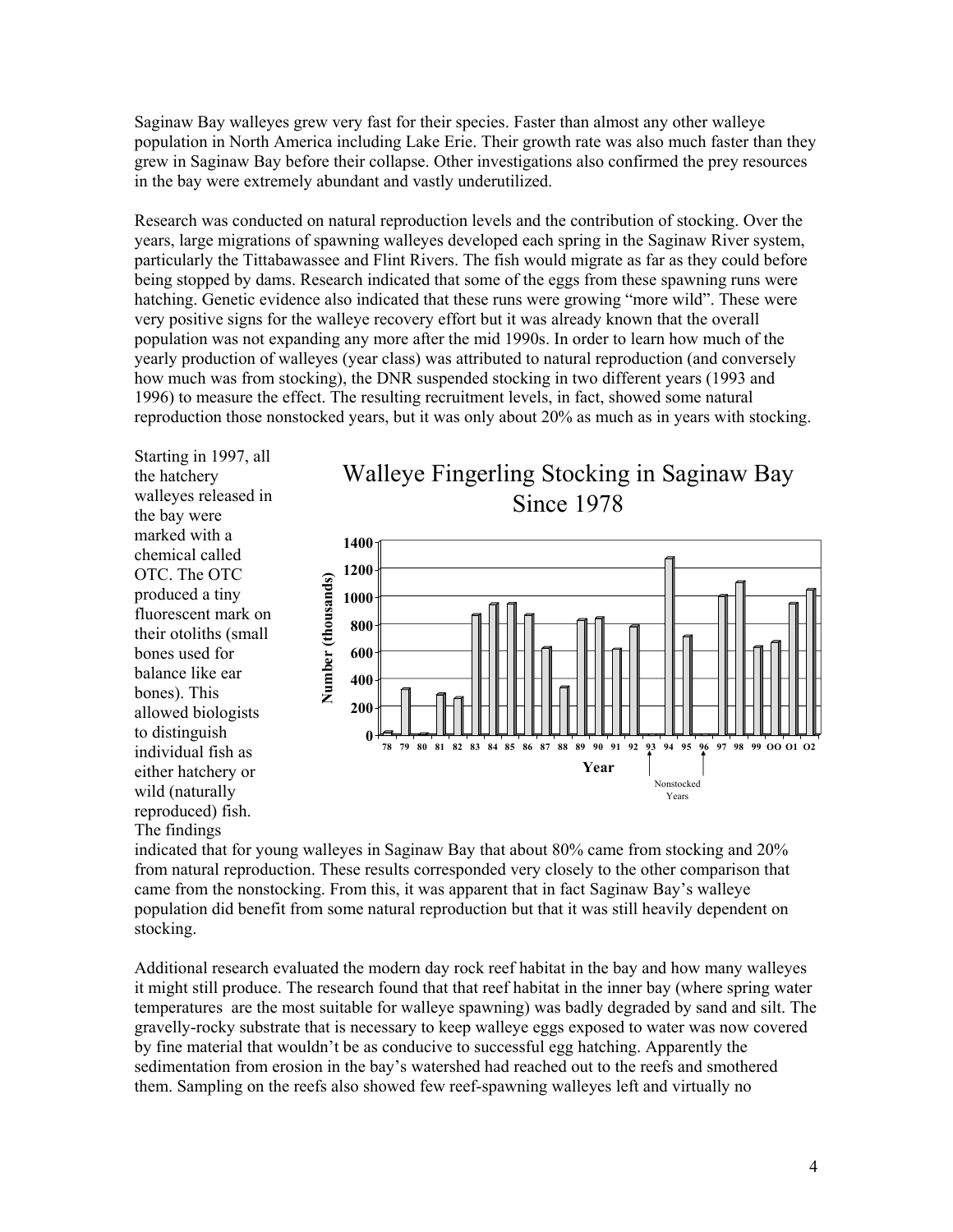*Percentage of rock reef habitat* 



successful reproduction. This research confirmed that the source of walleyes in the bay was from either stocking or natural reproduction in the portions of rivers below first dams.

Lastly, additional research showed that Saginaw Bay's adult walleye population and fishery also benefited from immigration by walleyes from Lake Erie. Tagging studies in Lake Erie

showed that a small percentage of fish migrated to Saginaw Bay each year and typically remained for the summer before returning. Although the percentage was small, because the Lake Erie walleye population was so large, it meant that thousands of walleyes were annually migrating to the bay. While this helped benefit the local fishery, by its self, this extra source of walleyes to the bay didn't allow the population or fishery to expand any further. Once Lake Erie was fully recovered, that source was at its maximum and there was no way to affect or encourage more immigration.

The Research begun in the 1980s provided lots of answers but the news was not always good. Although Saginaw Bay enjoyed some natural reproduction, it was still heavily dependent on stocking. Stocking was limited by the number of fingerlings that could be reared and the natural reproduction that existed was limited due to off-shore habitat degradation (on reefs) and limited access to spawning grounds in the rivers (because of dams). Still complicating matters too were large numbers of alewives in the bay which likely preyed upon some of the newly hatched walleye fry.

# **Designing a Recovery Plan.**

Although not all the research findings had been good news, at least now biologists were armed with the information necessary to understand what limited expansion of the walleye population and fishery. They also had a improved measure of how far along the population was in the size of recovery compared to the carrying capacity of the bay. The DNR considered the progress made to date and concluded that more had to be done. Equipped with the research information, biologists could then begin to draft a series of options and strategies for finally finishing the job of walleye recovery. This information, and the ability to craft a recovery plan based on it, was the pay off for five million dollars and two decades of research investment.

## **Recovery goals and objectives.**

Early in the writing of the recovery plan, DNR fishery research and management biologists first developed and articulated the exact recovery goals and objectives. They are:

Recovery Goals:

- To increase the abundance of walleyes in Saginaw Bay to the carrying capacity of the adult habitat and prey base.
- To achieve an ecological balance between predators and prey in Saginaw Bay with walleye functioning as the principle predator.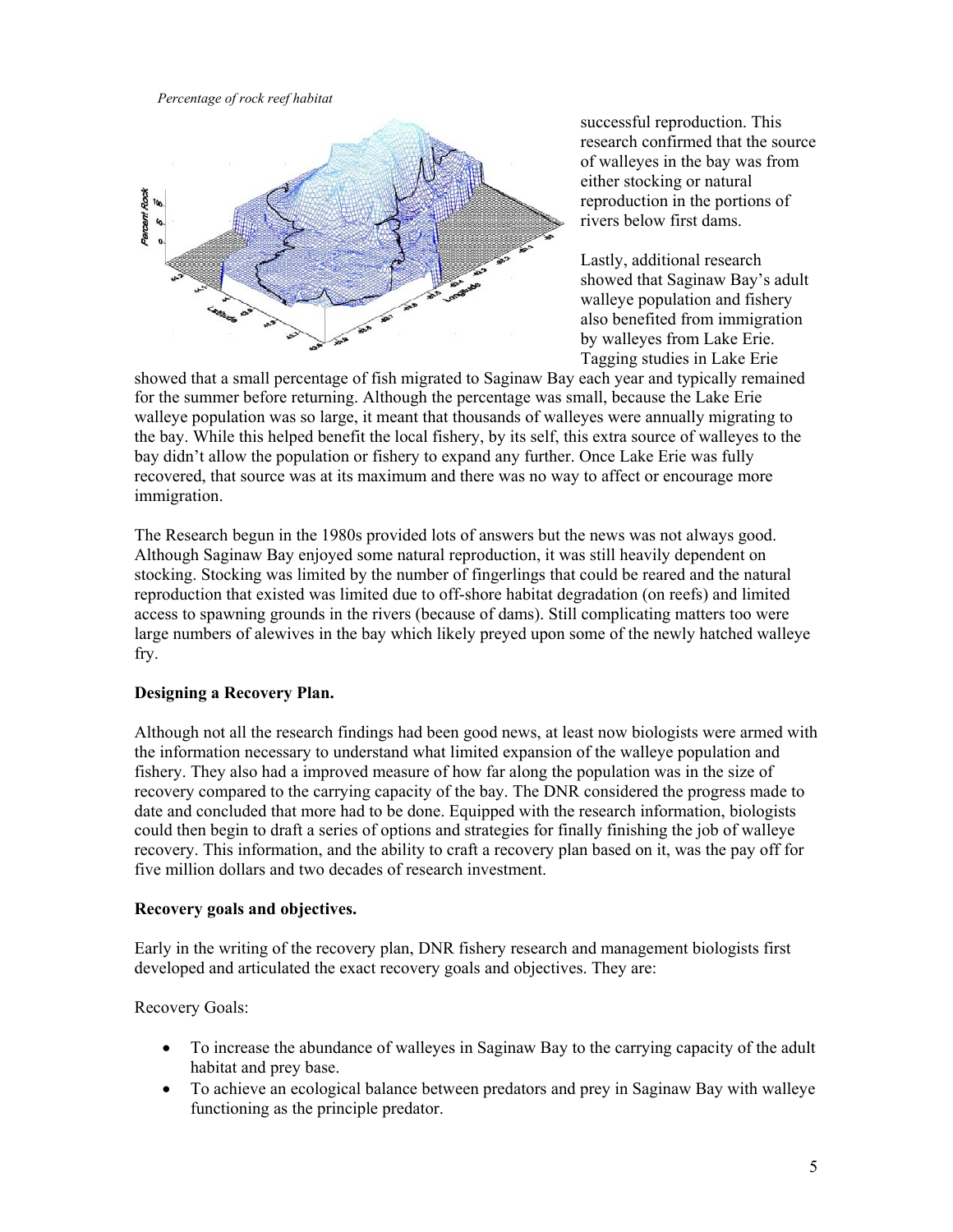• For the above walleye population to be self sustaining (via natural reproduction).

The recovery objectives (how we actually measure the above) are:

- A density of walleyes (walleye numbers increase) such that the age-3 walleyes grow no faster than 110% of the state average growth rate.
- A population of walleyes capable of sustaining an annual harvestable surplus of 1 million pounds (same as the historic level).
- Above objectives to be achieved without dependence on stocking (stocking cessation or decrease only occurring after three year classes within five years meet or exceed a ratio of 50:50 wild to hatchery fish; see stocking strategy section to follow for further explanation).

This means that our long-term objective is to not only restore the abundance of walleyes in the bay, but to also have enough natural reproduction so that stocking is no longer necessary. Stocking, however, will be an important part of the recovery strategy until natural reproduction can increase to that level.

At first glance, the objective of slower growing walleyes (age-3 walleyes grow no more than 110% the state average) may not make sense to some. Currently, age-3 walleyes in Saginaw Bay grow at 128% the state average rate. This objective is really how the DNR will measure progress towards recovery. As the number of walleyes in the bay increase, they will slowly begin to make greater use of the food items (prey resource). That competition will lead to a declining growth rate. The same predictable pattern occurred in Lake Erie as that walleye population recovered. The thinking here is that some decrease in growth rate is an acceptable trade off in exchange for larger numbers of walleye. Large, trophy sized walleyes will still be available in the bay based on this approach by longevity and escapement from the fishery.

# **Recovery Plan strategies, what's actually going to be done.**

Biologists considered many potential options for inclusion in the recovery plan. Choices were made based on what strategies were believed to most directly address the problems as they were defined by the research findings. Other criteria included making choices based on what was believed to pay the most dividends (most benefit) for further recovery investment. The strategy choices are;

Fish passage:

Research showed that the only place walleyes were successfully reproducing in the bay were rivers in the bay's watershed. More specifically, in the river reaches below the first dams. Presently, 72% of the length of the rivers in the bay's watershed is unavailable to migrating walleyes because of dams and spillways. If spawning walleyes could regain access to these river reaches, they should have more habitat to spawn on, and in turn, more young walleyes should recruit to the bay's population and ultimately the fishery.



*Saginaw Bay watershed. Dots indicate the location of a dam or spillway obstacle.*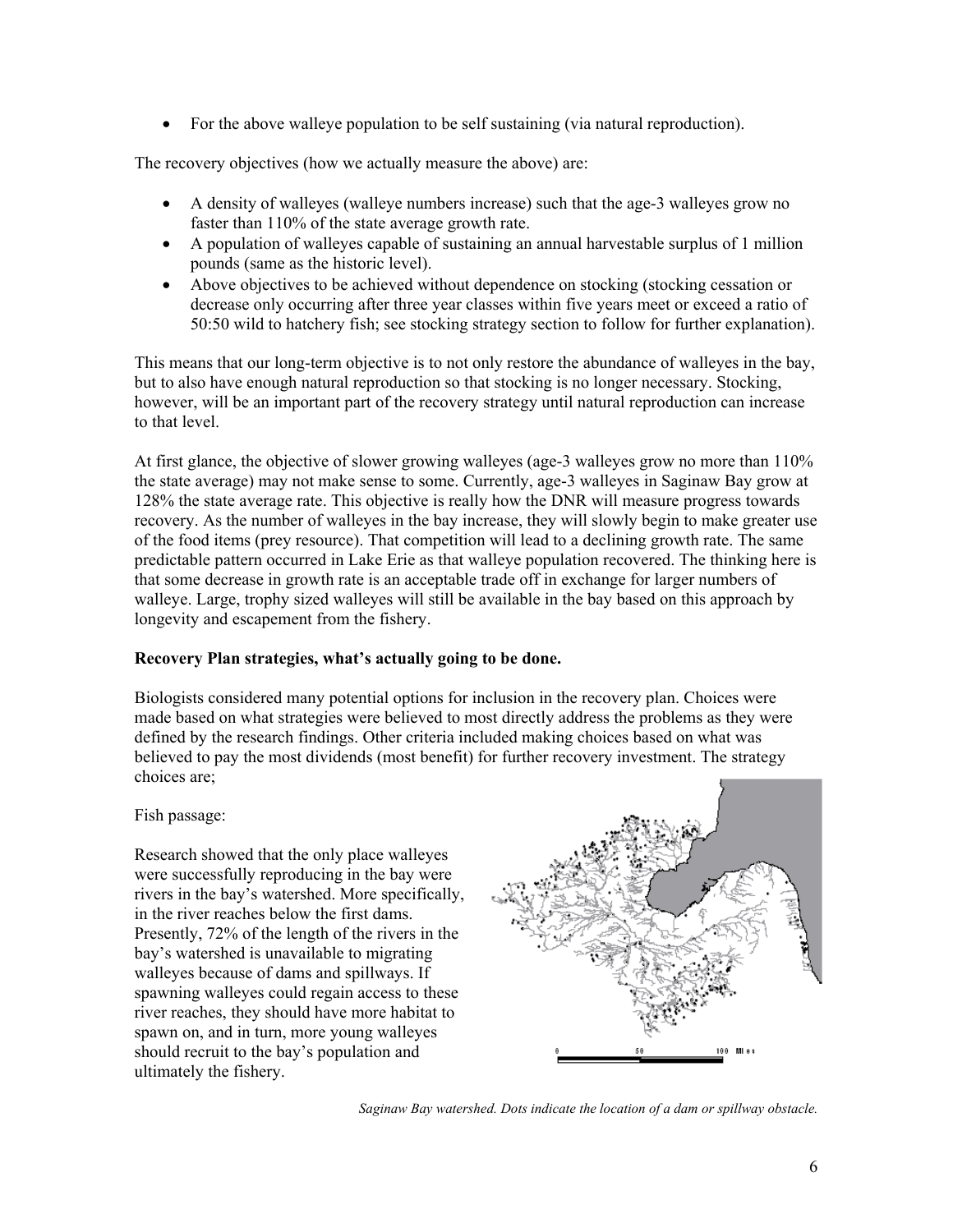The preferred option is to remove dams that block migrating fishes. That is often not possible because most dams are privately owned. In addition, many still serve a role in flood control, hydroelectricity production, and provide impoundments for waterfront homes. The reason dam removal is the preferred option is because it more completely restores access and the habitat. Often the best spawning habitat in the river were areas with the highest gradient (fastest flows) and that's typically where dams were originally built. In addition, dams make the safe transport of adults and fry back down stream more difficult. When and where dam removal is not possible, fish passage via ladders is sometimes an alternative. While not ideal, ladders to pass migrating walleyes up stream is a significant improvement in most instances.

There are nearly 300 dams in the Saginaw Bay watershed. The DNR has identified the following rivers as the initial priority for improved passage;

- Shiawassee River
- Cass River
- Pine River
- Chippewa River
- Tittabawassee River
- Flint River

The highest priority dams are those that constitute the first downstream barrier.

Specifically, the DNR will begin by:

- Seek engineering assistance to retrofit certain dams with fish ways or ladders capable of passing walleyes and other coolwater fishes. Begin with a pilot project at Dow Dam.
- Prioritize installation of fish passage based on location of the dam and the amount of habitat that would be reconnected, possibly via fry production model.
- Be prepared to capitalize on opportunities to remove dams within the Saginaw Bay watershed so as to pursue a long-term strategy of reconnecting entire river systems with the Great Lakes.

It is believed that while sometimes expensive and a long-term endeavor, that investments in fish passage have the potential to pay the greatest dividends for our recovery investment. Unfortunately, however, it is acknowledged that large scale gains in fish passage will probably not be realized for a period of decades. Consequently, additional strategies are deemed necessary to help achieve walleye recovery on the more near-term.

Increased walleye fingerling stocking:

Research determined that stocked walleye fingerlings survive very well in Saginaw Bay and contribute to the fishery. This provides a valuable tool to fishery managers. Increased walleye stocking can directly contribute to two of the three recovery goals (increase abundance to carrying capacity, and achieve predator / prey balance), and indirectly facilitate the third (increased natural reproduction). The way stocking can contribute to natural reproduction is not just by providing more spawners, but by serving to minimize the abundance of alewives in Saginaw Bay. Alewives are well known predators and competitors with newly hatched walleye fry. Alewives are also a common prey item by adult walleyes. By increasing walleye abundance artificially (through stocking), we can reduce one of the impediments to better walleye natural reproduction (alewives). Stocking has the additional benefit of being a management activity that the DNR has more direct control over compared to fish passage or dam removal.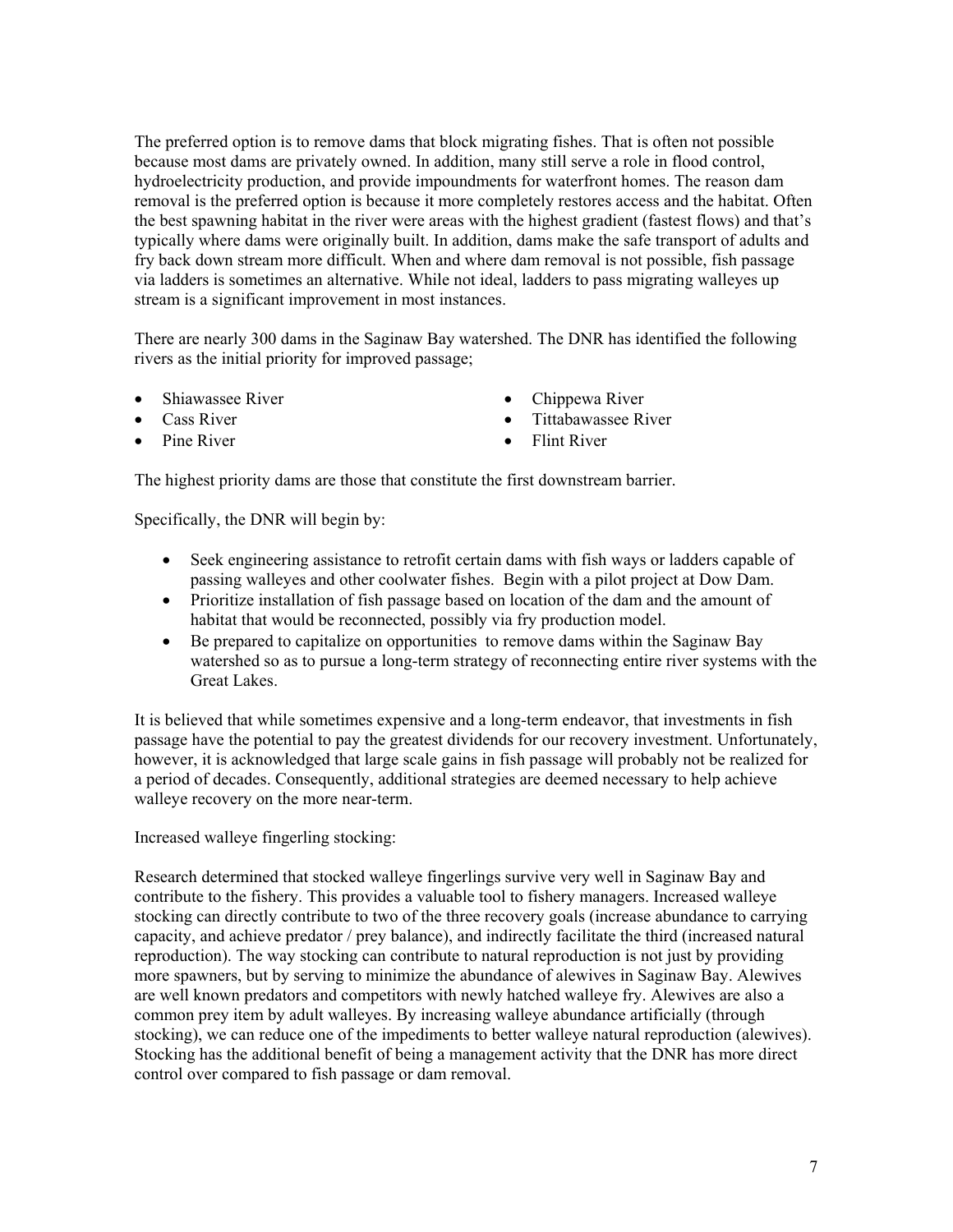The problem with increased stocking, however, is that all the walleye fingerlings produced in the state are currently being used. Research has indicated that for stocking alone to recreate the magnitude of a recovered walleye population, that as many as 5.8 million fingerlings would have to be stocked every year for 13 years! This is almost as much as the entire production of walleye fingerlings by the DNR. Researchers, however, have concluded that if walleye stocking could be increased to 2.5 million fingerlings total (an increase of 1.8 million fingerlings), that a significant increase in the adult population could be realized.

The dilemma is how to produce enough walleye fingerlings to increase stocking by another 1.8 million. Strategies will likely include obtaining or building some new rearing ponds in the Saginaw Bay area. Contributing strategies may include better optimizing current production to maximize fingerlings available for the bay. Long-term elements may also include the construction of more rearing ponds at existing hatcheries like Wolf Lake State Fish Hatchery. There will hopefully be opportunities to partner with willing stakeholder groups to develop, run and fund additional rearing ponds.

## Reef reclamation:

Reclaiming reef habitat in the inner portion of Saginaw Bay to recreate a place for walleyes to spawn is an attractive idea. It directly addresses one of the known limiting factors. In this case, reef reclamation may include sediment removal as well as substrate placement. Substrate would be limited to natural gravel and cobble. This is in contrast to artificial reefs which sometimes make use of debris other than natural rock.

There are, however, secondary obstacles that make the idea of reef reclamation less certain. Even if eggs successfully hatched on a reclaimed reef they would still have to contend with predation by alewives. Until the alewife population is reduced, the benefit of reclaimed reefs would be minimal. In addition, research has indicated that there are few reef spawning strain walleyes left in Saginaw Bay. Its uncertain how well reclaimed reefs would be utilized unless a reef spawning strain was also reintroduced into the bay at the same time. Additional problems with reef reclamation is the uncertainty of its longevity. Its not known if on going sedimentation might degrade reclaimed reefs over time the same as it did the original natural reefs.

Even with these challenges, there may be a place someday for experimenting with reefs reclamation. Reef based walleye production would be a valuable means to diversify walleye recruitment in the bay. Reef reclamation may be most appropriate only in combination with, or subsequent to other strategies.

## Sediment Control:

Because sedimentation has been such a source of habitat loss over the years, reductions in sediment loading in the watershed's rivers is an important part of the long-term strategy for providing for better walleye natural reproduction. Involved will be bringing the needs of fish and fisheries to the various agencies that currently deal with land management. This may involve partnerships among agencies and stakeholder groups. The DNR hopes to help identify and communicate sediment control priorities to land management and water quality agencies. In doing so, habitat improvement projects will achieve the greatest and lasting benefit. In turn, it is hoped to not only recovery the walleye population but to help prevent any reversal back to the same forces that originally degraded the habitat.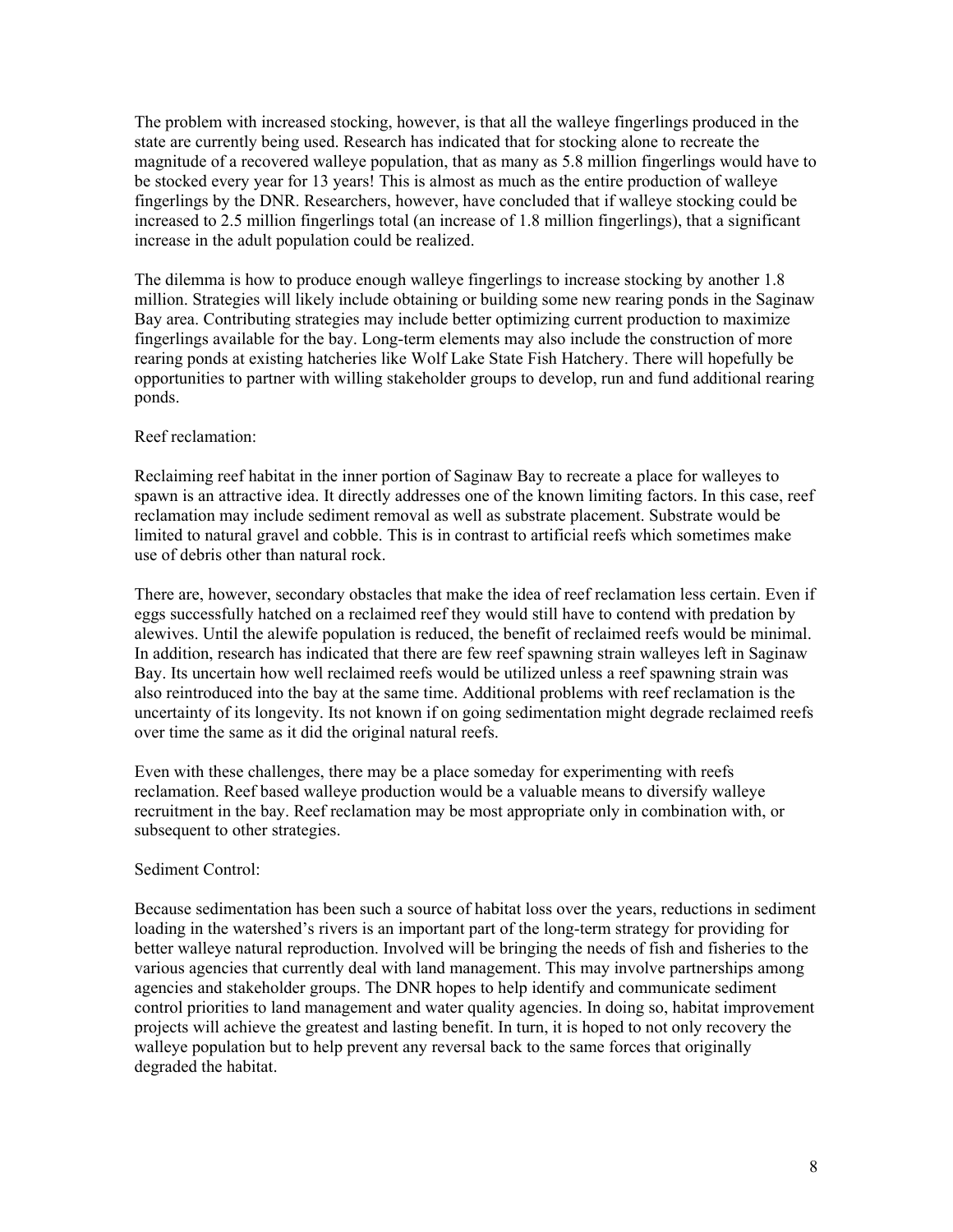## **Recovery strategies considered but decided against for the time being:**

Additional or different harvest regulations:

Harvest regulations such as season closures, length limits, and creel limits form one of the few tools that the Michigan DNR has more direct control over. There is no question that these are important elements of fish population conservation. Nearly all these harvest regulations, however, strive for the same objective; that is they seek to ensure enough spawning fish to continue the population. The reason additional or different harvest regulations are not a good fit for furthering walleye recovery in Saginaw Bay is because the obstacles to walleye recovery are mainly habitat driven and not a function of abundance of spawners. This has been borne out by the research findings. While new regulations could be implemented, they would only serve to further restrict fishing opportunity with no real benefit for enhancing walleye recovery. At present, the fishery subsists at entirely sustainable levels. Changes to walleye harvest regulations, however, might be more appropriate as recovery progresses and the DNR remains open to changes in the long term.

# Alewife removal:

If alewives are part of the problem in walleye recovery, then why not remove them? This is a reasonable question given the place alewives play as a probable predator on newly hatched walleye fry. A removal operation, however, would be extremely costly and probably couldn't function without also extracting juveniles of game species and other desirable prey fish species. There is virtually no commercial market for alewives as well. While it is desirable to see alewives "removed" from Saginaw Bay, this plan seeks to achieve that through natural means, that is through walleye predation.

## **An adaptive management approach to walleye recovery:**

An important part of this walleye recovery plan is the adaptive management approach being used. Adaptive management is simply a management style for natural resources that acknowledges the uncertainty surrounding the outcomes of management initiatives. Adaptive management says we'll carefully monitor the progress and effect of management efforts and if necessary, make changes to our strategies. This approach is based on a learning process. An important tenant of adaptive management, however, is to ensure that management initiatives are of bold enough size that their effects can be measured. This plan includes the continuation of the certain research studies to provide the feedback portion of the adaptive management approach.

## **Consequences of walleye recovery in Saginaw Bay:**

Its worth noting the consequences of walleye recovery in Saginaw Bay as they may not all be positive. Positive consequences include:

- Vastly improved walleye fishing
- Eventual elimination of dependence on stocking; realization of the natural reproduction portion of the goal would free up hatchery resources.
- Reduction of over abundant prey (especially nonnative species like alewives)
- Ecosystem more resistant to the invasion of exotic species.
- Provide foundation for possible restoration of other native species.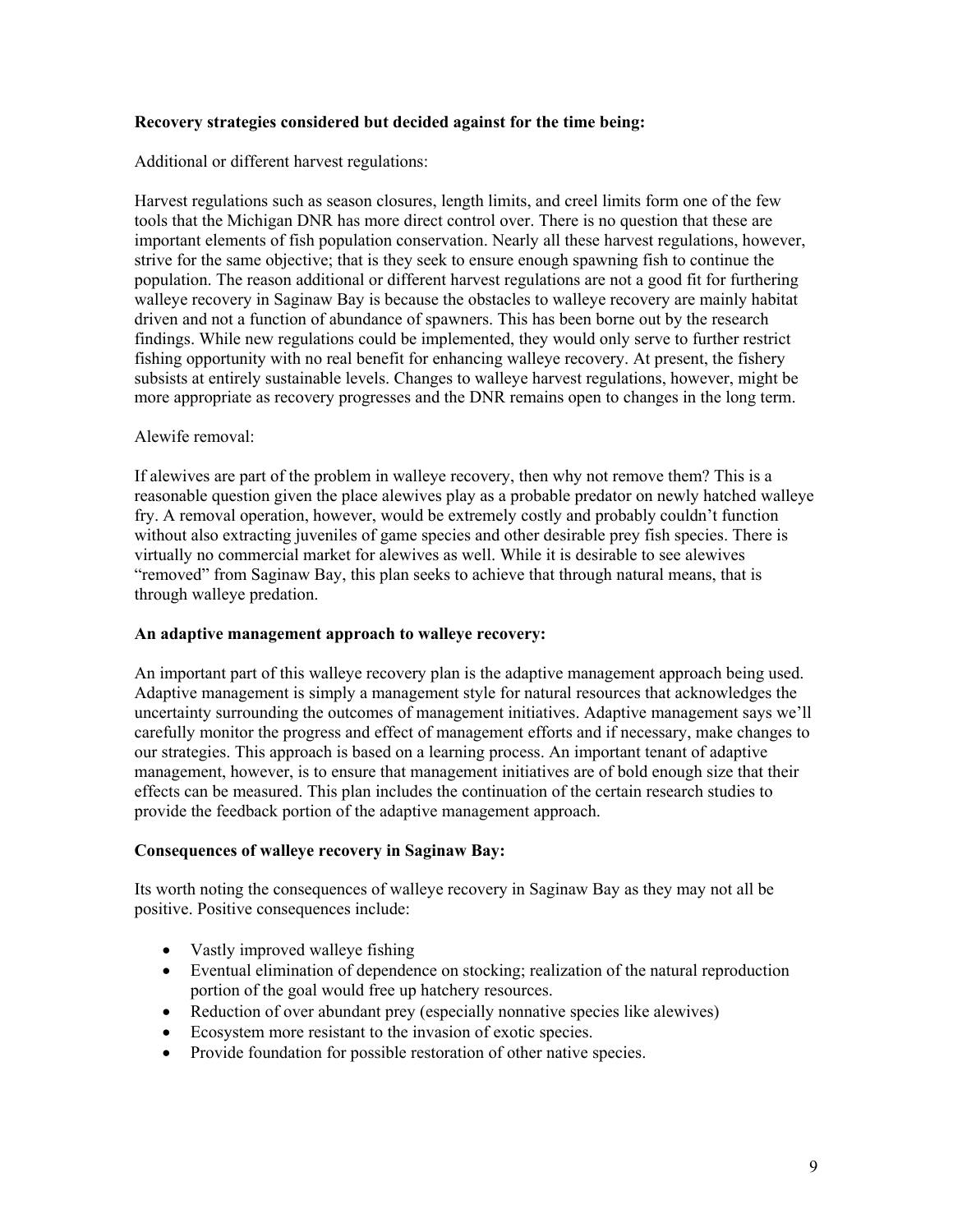Possible disadvantages might include;

- Increased predation on main basin prey resources (competition between walleyes and other sport species).
- Possible lower survival rate of stocked near-shore salmon and trout in Lake Huron due to walleye predation.

It is known that a small proportion of Saginaw Bay walleyes (like in Lake Erie) will emigrate or out-migrate from Saginaw Bay to the main basin and other near shore areas of Lake Huron. There is a potential for these walleyes to continue to eat alewives and compete with salmon for food. The overabundance of alewife situation in Saginaw Bay is not the same for the main basin where the prey base is fully utilized by salmon and trout. Research has shown, however, that the expected competitive effect is small.

Another potential problem is the possibility that emigrated walleyes may increase numbers in the near-shore areas along the Lake Huron coast. Past research has shown that walleyes are common predators on newly stocked salmon and trout smolts. There is the potential that survival rates of these stocked fish may be lower in the face of a fully recovered walleye population in Saginaw Bay. It is uncertain, however, the degree to which this would be a problem. Most ports up an down the main basin of Lake Huron already have local resident walleye populations. Walleye predation on newly stocked salmon and trout is already occurring. It is understood and expected that many of the stocked salmon and trout will be lost to predation and that's why so many are stocked to begin with. Still, a lower survival rate (if it occurred) would either mean additional smolts would have to be stocked to compensate or a lower overall survival would have to be endured.

By proceeding with the recovery plan, the DNR has decided that the potential benefits out weigh the possible draw backs. Saginaw Bay alone amounts to 58% of the fishing activity in the Michigan waters of Lake Huron and 86% of the sport harvest by numbers. It is believed that Saginaw Bay is far too important to compromise or defer fisheries management there relative to the possible negative outcomes described above. It is also held that the adaptive management approach will provide the opportunity to

*Saginaw Bay alone amounts to 58% of all the fishing activity in the Michigan waters of Lake Huron.* 

gauge the recovery process and its effects and make course corrections if necessary.

## **Time table**

Its important to note that benefits of the different strategies will be realized in terms of years and even decades. Saginaw Bay was degraded over a time span of nearly a century and it will take time to finish the job of recovery. It is hoped that with public support, that the recovery effort will be kept a priority and gain momentum. Additional strategies may be announced in the years to come depending on the initial results and the resources available.

## **Conclusion**

Unlike Lake Erie, Saginaw Bay's walleye population and fishery will not recover without further human intervention. Saginaw Bay has suffered habitat loss and species invasions that did not plague Lake Erie to the same extent. The Saginaw Bay situation is one that is much the opposite that of the main basin of Lake Huron where recent efforts have been to prevent over utilization of the limited prey base. Because Saginaw Bay and the rest of Lake Huron are distinct environments